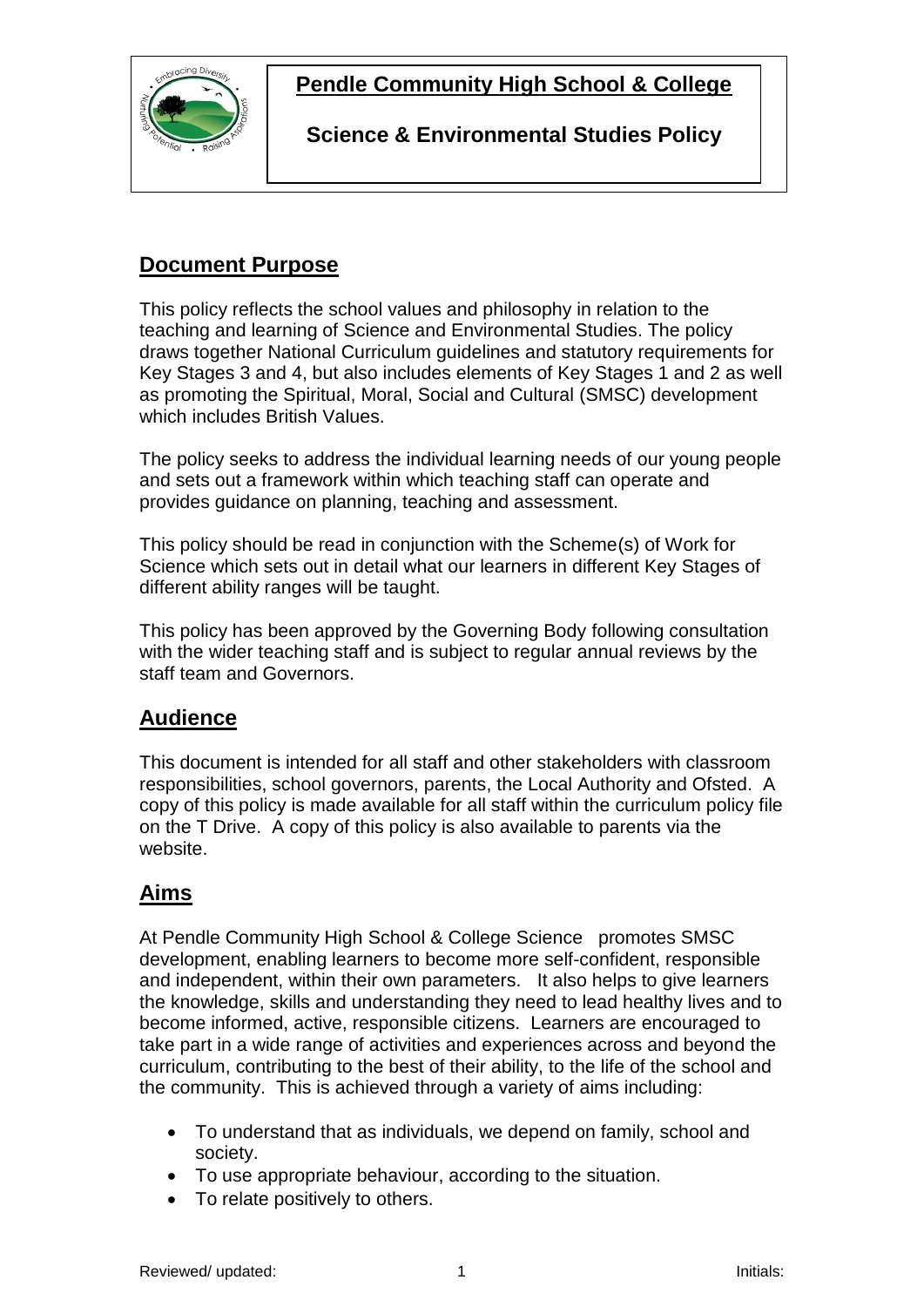

# **Pendle Community High School & College**

**Science & Environmental Studies Policy**

- To exercise personal responsibility and initiative.
- To enable learners to value, respect and be proud of their own cultural background and understand the traditions of other cultures.
- To recognise and challenge stereotypes and discrimination.
- For learners to develop a sense of personal worth.
- To foster learner's appreciation of the significance, awe and wonder of life.
- To be able to understand the difference between right and wrong.

The national curriculum for science aims to ensure that all pupils:

- develop scientific knowledge and conceptual understanding through the specific disciplines of biology, chemistry and physics
- develop understanding of the nature, processes and methods of science through different types of science enquiries that help them to answer scientific questions about the world around them
- are equipped with the scientific knowledge required to understand the uses and implications of science, today and for the future

## **Time Allocation / Cross-Curricular Links**

The subject of Science is allocated the appropriate amount of time, taking into account NC guidance, to provide all learners with a broad and balanced curriculum which is appropriate for their needs. For some learners the breadth and balance of the curriculum is addressed through personalised timetables.

This subject affords opportunities to link to other curriculum areas such as:

- **Literacy** (e.g. Writing up results of practical work, labelling plant labels with names and dates, fictional and non-fictional texts, writing instructions, time connectives, prediction and discussions, reading instructions from seed packets.)
- **Numeracy** (e.g. A survey on minibeasts found in the Sensory Garden and measuring the growth of bean plants over a period of time. Germination, gestation and hatching times. Use of dibbers to measure soil depth.).
- **Digital Literacy** (e.g. Creating a PowerPoint presentation linked to our tree survey. Use of digital microscope to examine small objects, use of digital labeller, use of camera and ipad to record work, time lapse photography).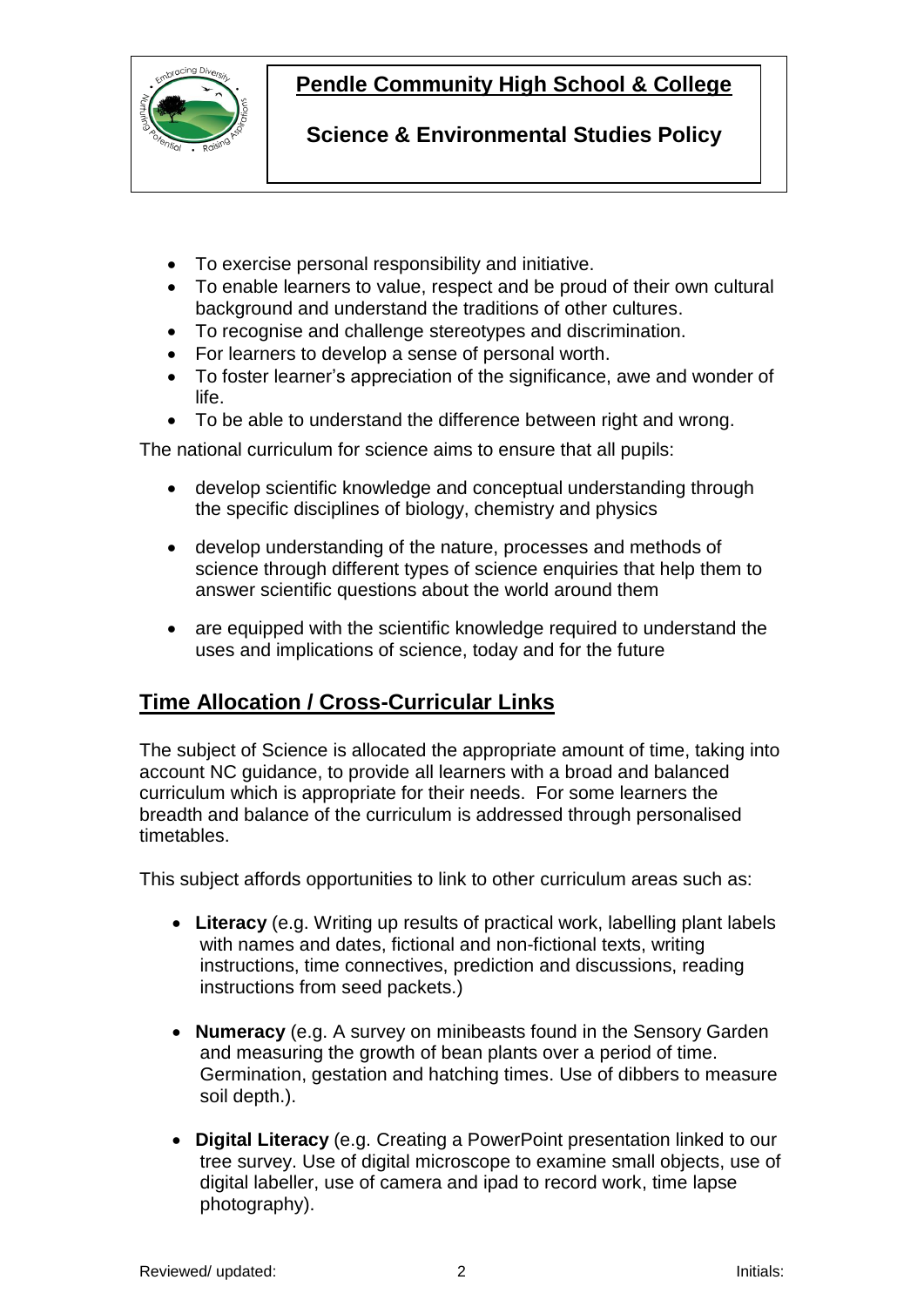

### **Pendle Community High School & College**

**Science & Environmental Studies Policy**

- **PSHE** (e.g. Care of living things and nutrition. Life cycles and reproduction, healthy eating, puberty, emotions, feelings, coping with loss and protecting the environment including recycling.)
- **Cooking & Nutrition** (e.g. The Plot to Pot initiative where plants grown in the sensory garden are used in Food Technology lessons. Calorific values of foods. Healthy Eating and the classes of food, knowing the uses of plants, sorting pictures of plants and animals, nutrition, food from the sea, identification of resources and equipment, edible parts of plants, food above and below ground, sourcing food).
- **Vocational Education** (e.g. Mini Enterprise initiatives linked to Sensory Garden work; growing plants from seed e.g. vegetables and herbs. Visits to our local nature reserve and allotments)
- **Geography** (e.g. Growing plants from around the world and finding their countries of origin).
- **Art** (e.g. Light and the colours of the Spectrum, bark and leaf rubbings, use of Modroc to make leaf models)
- **RE** (e.g. Care for the environment, biblical plants, the creation)
- **History** (e.g. Season change, sequencing, life cycles of humans, evolution, observe change over longer periods of time, famous inventors and scientists, plague, black death)

### **Meeting the needs of all learners within the science Curriculum**

Our learners at Pendle Community High School & College have Moderate, Severe and / or Profound and Multiple Learning Difficulties including other associated difficulties such as Autism, Multi-Sensory, Visual & Hearing Impairment(s).

The wide range of needs of our learners holds no barrier to accessing the learning opportunities within the Science curriculum.

For pupils who have sensory impairments and/ or physical disabilities and for those who experience developmental delay, Science is based upon a multisensory approach, which starts from direct experience and progresses to structured activities and experiences using concrete materials.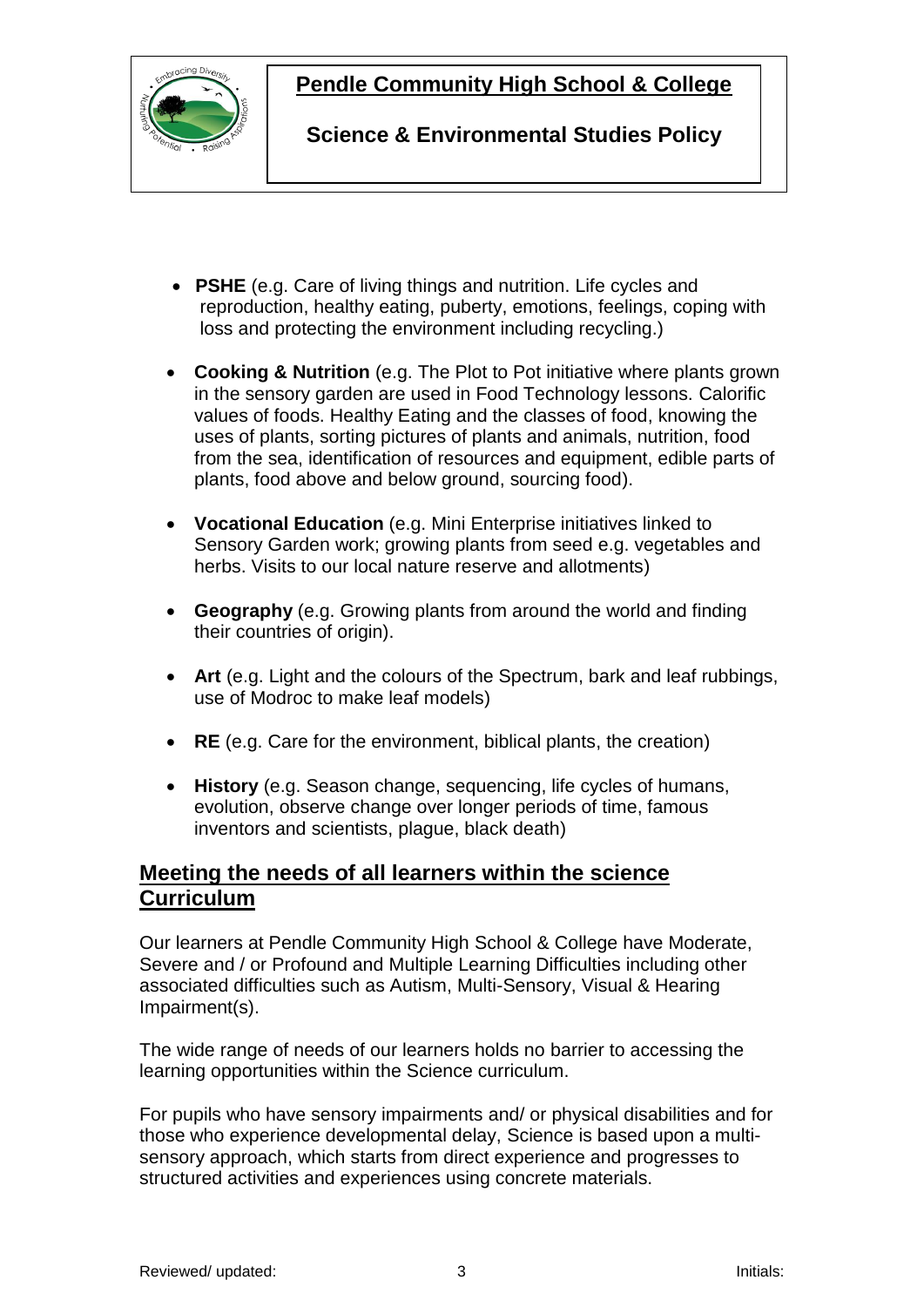

### **Pendle Community High School & College**

### **Science & Environmental Studies Policy**

To enable the staff at Pendle Community High School & College to fully address the range of needs of the pupils and to enable us to show progression within the activities for the appropriate Key Stage; the Programmes of Study as outlined in the Scheme of Work for Science have been differentiated into 3 broad descriptions of learners:-

**Independent** learners are students who are able to communicate with fluency and who are able to make reasoned choices, work and act cooperatively in a small group and with varying support, work independently.

**Supported** learners are students whose learning is supported through structured patterns of communication and social activity to enable them to develop positive social behaviour.

Using this personal approach, teachers can devise activities in all areas of Science, which are planned specifically at the appropriate level of need and ability for all learners, which also allows learning outcomes, recording and assessment to be directly linked to learning objectives. (Refer to **Appendix 1**: **Teaching & Learning Guidance**)

At Pendle Community High School & College the *non-statutory / statutory* guidance identified in the National Curriculum Programmes of Study for Science have been adapted to ensure that coverage is appropriate for the needs of all learners. This can be found in the subject map and schemes of work for Science as found in **Appendices 2 & 3.**

### **Assessment, Recording and Reporting of Pupil Progress**

#### **Introduction - Monitoring Pupil Progress and Achievement**

At Pendle Community High School & College, we have a good knowledge of the strengths and areas for development of individual learners. From this, accurate judgements can be discerned to ensure targets are sufficiently challenging to meet staff's high expectations through:

- Continuous Teacher assessment based on P Scales and B Squared.
- External assessment leading to nationally recognised accreditation.
- The monitoring and evaluation of Individual Education Plans (IEPs) and individual objectives, target planning and recording.

In addition, summative information can be found through: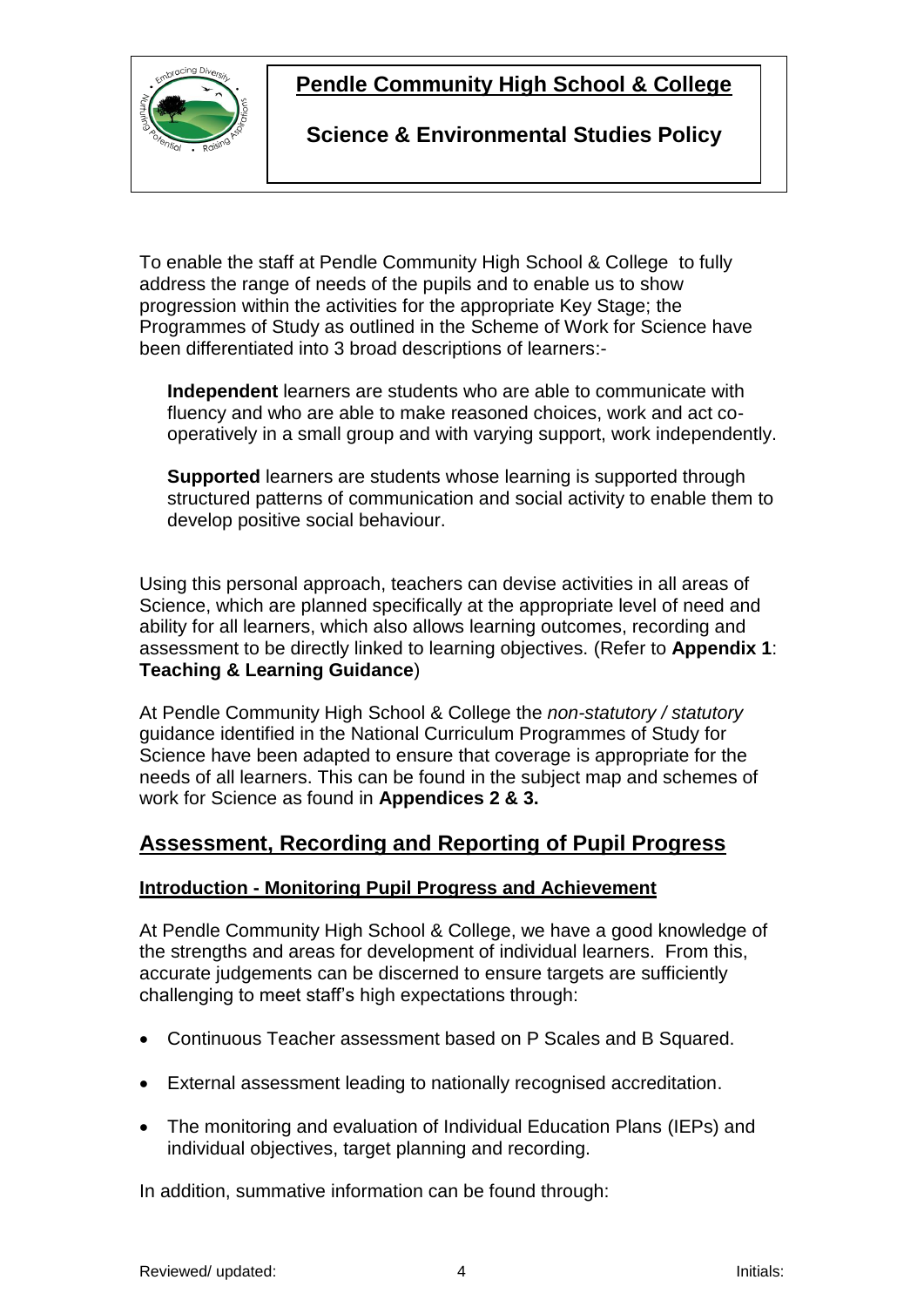

### **Pendle Community High School & College**

**Science & Environmental Studies Policy**

- End of Key Stage 4 & 5 Record of Achievements.
- The Annual Review of a learner Education, Health & Care Plan.
- Through the annual End of Year Report.

Additional supporting comments can be gathered through:

- Regular Parents' Evenings.
- Comments and input from parents and other professionals.

These contribute to supporting the staff team to fully monitor, evaluate and record pupil's progress.

### **Subject Development and Resources**

The whole school development of Science and purchase of resources for is planned through the annual Subject Development Planning cycle and expenditure evaluated as part of that process.

The Subject Leader is responsible for providing a regularly updated audit of resources available for their subject area which is made available to all teachers with a further copy available in the staff work room and relevant storage area.

#### *Most of the Science resources are kept in the storeroom which is locked. Garden equipment such as forks and rakes are stored in the shed in the Sensory Garden.*

### **Health and Safety**

The Subject Leader for Science has a general responsibility for the application of the LA and Schools Safety Policies within their subject area and is directly responsible to the Headteacher for the application of all health, safety and welfare measures and procedures within their own department/ area or work.

All employees working within the subject area and/ or specialist room have a responsibility to take reasonable care of their own health, safety (including suitable dress and footwear) and welfare of other persons who may be affected by their acts or omissions while at work. They also have a responsibility to co-operate with the Subject Leader so that employers can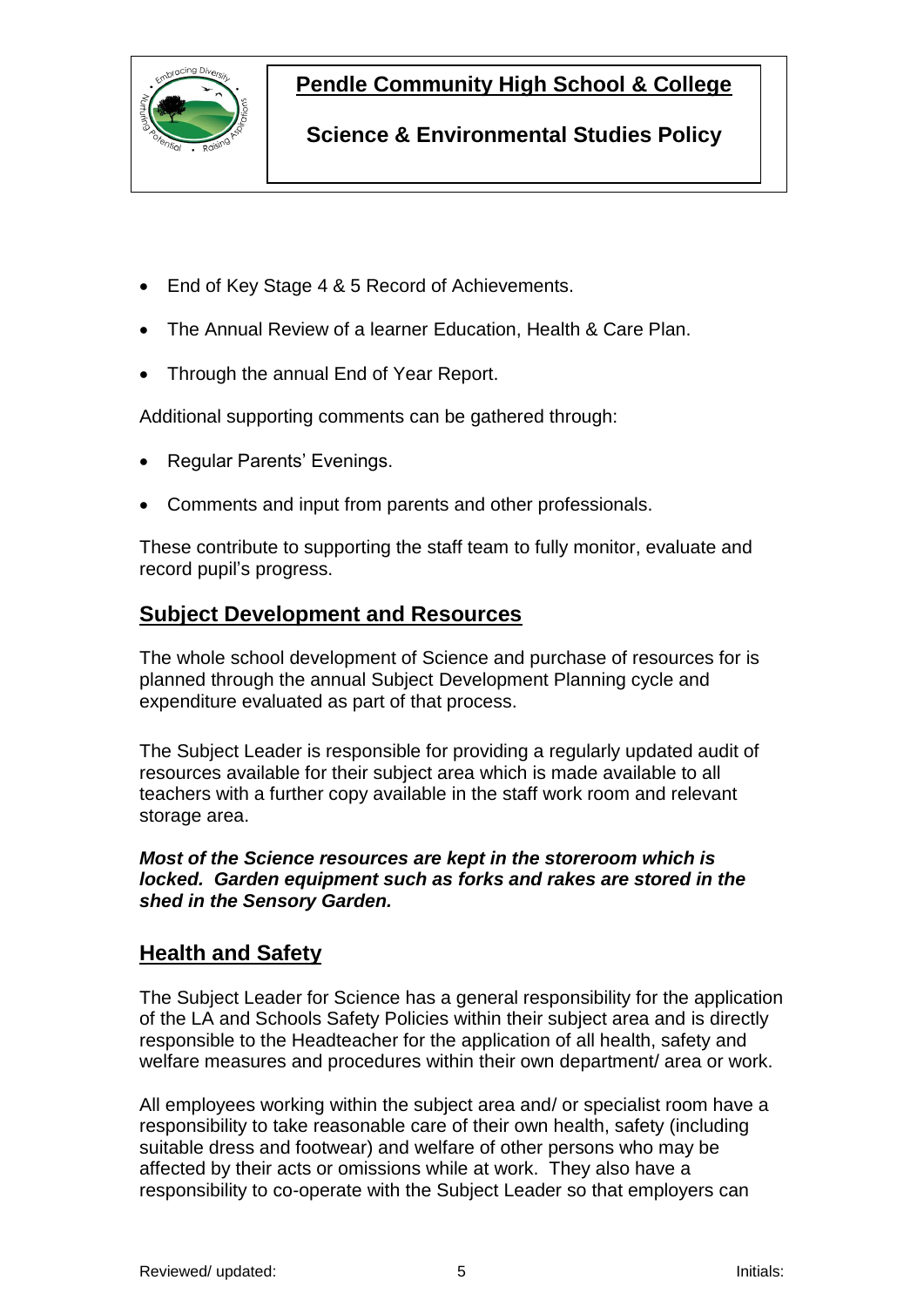

### **Pendle Community High School & College**

**Science & Environmental Studies Policy**

comply with their statutory duties and specific responsibilities in terms of Health and Safety as identified below:-

*The Science Room* is locked at all times when not in use*.* Pupils may not access the room without an adult being present. To ensure the room is located there is a key safe positioned just outside the classroom door.

*Science Store Room* is kept locked at all times and pupils are not allowed to enter. Equipment that is used on a regular basis is kept on shelves at waist height to avoid unnecessary bending and stretching. Heavier items are not stored on high shelves.

*Hazardous chemicals* are not stored in the Science room. We have an arrangement with PVC Science Department to borrow items such as weak acids etc. which are returned promptly at the end of the lesson.

The *plants* grown in the Sensory Garden have been checked to ensure that they do not pose any risk to the student. All students are told regularly that they can only taste/eat plants when directed by the subject teacher.

**CLEAPSS** risk assessments and guidelines are followed for practical activites and can be found at the following website. <http://science.cleapss.org.uk/Resources/Laboratory-Handbook/>

Staff should also be aware of their general responsibility for safeguarding students when using online or digital devices as outlined in the **online safety policy.**

#### **Appendices:**

- **1. Teaching & Learning Guidance**
- **2. Subject Maps for Key Stages 3 & 4**
- **3. Schemes of Work**

#### **Footnote:**

**This curriculum policy for Science should be read in conjunction with the 'Whole School Policy for Curriculum, School Organisation, Curriculum Planning and Assessment Reporting & Recording'.**

Policy redrafted: November 2018

Policy approved by Staff: 16<sup>th</sup> November 2015

Policy approved by Governors: 23<sup>rd</sup> June 2016